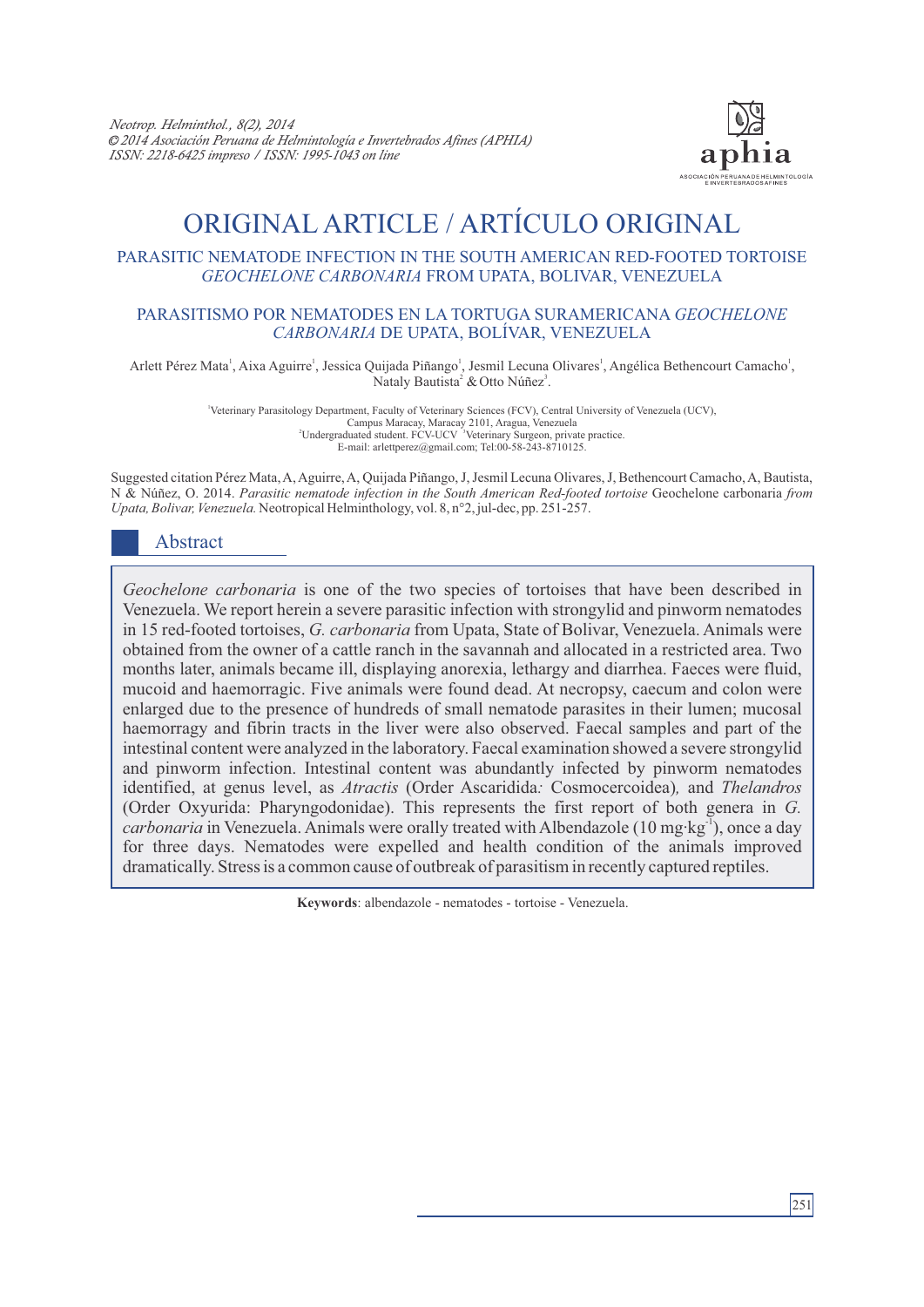### Resumen

*Geochelone carbonaria* es una de las dos especies de Tortugas terrestres que han sido descritas en Venezuela. Aquí reportamos un caso de infección parasitaria severa con nemátodos estrongilidos y oxyuridos en 15 tortugas de la localidad de Upata, Estado Bolívar, Venezuela. Los animales fueron capturados en la sabana por el propietario de una finca ganadera en la zona y encerrados en un área restringida con cerca. Dos meses más tarde, los animales se mostraron enfermos, presentando anorexia, letargia y diarrea. Las heces eran fluidas, mucoides y hemorrágicas. Cinco animales fueron encontrados muertos. Ala necropsia se observó un aumento de tamaño del colon y ciego con presencia de cientos de pequeños nematodos en la luz de estos órganos. Muestras fecales y parte del contenido intestinal fueron enviados y analizados en el laboratorio. El examen coprológico demostró infección parasitaria severa con gran cantidad de huevos strongylidos y oxyuridos. El contenido intestinal presentó abundante cantidad de nematodos, los cuales fueron identificados a nivel de género como *Atractis* (Orden Ascaridida*:* Cosmocercoidea)*,* and *Thelandros* (Orden Oxyurida: Pharyngodonidae). Este representa el primer reporte de ambos géneros para *G. carbonaria* en Venezuela. Los animales enfermos fueron tratados con Albendazol vía oral (10 mg·kg<sup>-1</sup>), una vez al día por tres días. Grandes cantidades de nematodos fueron expulsados y la condición de los animales mejoró drásticamente. El estrés es una causa común de brotes de enfermedad parasitaria en reptiles recientemente capturados.

**Palabras clave**: albendazole- nematodos - tortugas - Venezuela.

*Geochelone* (*syn. Chelonoidis*) *carbonaria* Spix, 1824 (Testudines: Testudinidae) is one of the two species of tortoises that have been reported in Venezuela, where is commonly named "Morrocoy". This tortoise inhabits a wide range of habitats in Venezuelan territory, with preference to the lowlands, open savannahs and gallery forest (Fernández, 1991). There are no reports of its presence in the Andes. The other species, *G. denticulata*, has a more restricted distribution, and its presence has been reported only in Amazonas and Bolivar States, preferring tropical forest habitats. Some of the zoological characteristic features of *G. carbonaria* include: Carapace relatively flat top, typically black, interrupted only by a small yellow area around the areola of each scute. The limbs are black with bright red tips on many of the scales, contrasting sharply with the yellow head markings (Pritchard & Trebbau, 1985). *G. carbonaria* is a very popular pet and its meat has also been used in several regions of Venezuela to cook local dishes. According with the CBC (2007), *G. carbonaria* is an endangered species. Terrestrial

**INTRODUCTION** tortoises, as *G. carbonaria* can be infected by several species of nematodes, but their pathogenicity in wild animals is controversial, even though parasitism is a real concern in captive animals (Mader, 1996; Messonier, 1996).

> Oxyurids, ascarids and strongylid nematodes are the most common nematodes in tortoises and wild specimens usually can carry these parasites, especially pinworms (oxyurids). In Spain sixteen oxyurid species were found in *Testudo graeca* Linnaeus 1758, including *Tachygonetria* and *Pharyngodon* genus (Chávarri *et al.*, 2012). *Atractis marquezi* was described from *Geochelone nigrita* Quoy & Gaimard, 1824 by Bursay & Flanngan (2002), and Rideout *et al.* (1987) reported mortality in *G. carbonaria* and *G. pardalis* from an US zoo, due to Oxyurid nematodes (*Proatractis* genus). In Venezuela, the nematode species *Chapiniella larensis* (different from *Chapiniella variabilis* Chapin, 1924), and two nematodes of Kathlanidae: *Labiduris zschokkei* Linstow, 1899 and *Labiduris gulosa* (Rudolphi, 1819) Schneider, 1866 were described by Díaz-Ungría & Gallardo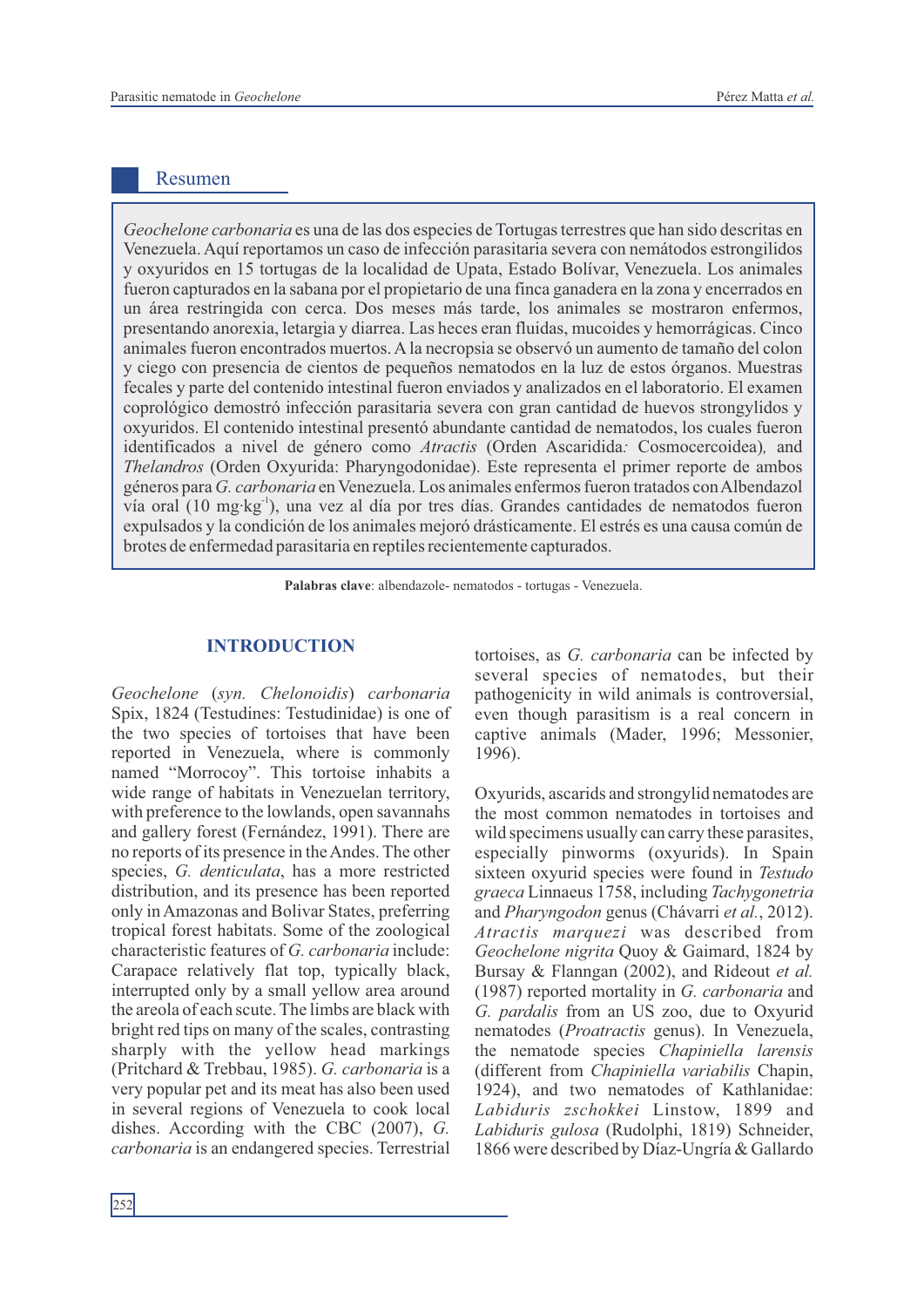(1967) and Díaz-Ungría (1973) in *Testudo* (sic) *denticulata.*

The aim of this report was to describe a severe parasitic infection with pinworms (Oxyurids), ascarids (Atractidae) and strongylid nematodes in 15 wild *G. carbonaria* specimens from Upata, Bolivar, Venezuela, and to establish the first report for *Atractis*, and *Thelandros* genus in Venezuelan *G. carbonaria*.

### **MATERIALAND METHODS**

Fifteen adult specimens of *G. carbonaria* (nine females and six males) with carapace length ranging between 23 and 34 cm (media 26.91 cm, S: 3.25 cm) were captured for local people in the savannah near a cattle ranch (ordered by the owner of that ranch) located in Upata, Bolivar, Venezuela and allocated in a little yard confined with a fence. Faeces and food wastes were not frequently removed from that allocation. Two months later, animals became ill, showing initially anorexia and lethargy, and later mucoid diarrhea. No treatment was applied and five tortoises (three males, two females) were found dead three weeks later. A local veterinarian was called and took samples from faeces and performs necropsies of the dead animals. Necropsy showed hundreds of tiny parasites into the intestinal content of caecum and colon, mucoid diarroea, haemorragy of the mucosal surface and the liver of one of the animals was slightly pale.

Fecal samples from dead and alive animals and part of the intestinal content was sent to the Helminthology Laboratory, at the Faculty of Veterinary Sciences, Central University of Venezuela (FCV-UCV, Maracay, Aragua, located 900 Km to the west of the farm). Faecal samples were examined using direct smears and fecal flotation techniques with a sugar solution. Intestinal content was diluted 50:50 with 70% alcohol and examined under a stereomicroscope (Karl Zeiss Stemi 2000®). All nematodes recovered were first stored at 70% alcohol and then examined without clarification and/or thereafter clarified with lactophenol and observed under binocular microscope (Nikon Eclipse E200®). Microphotographs of specimens were made with a digital camera (Canon Cibershot®) attached to the microscope (Nikon Eclipse E200®) using 10x, 25x and 40x objectives. Parasites were identified using proper keys (Yamaguti, 1961; Chabaud, 1978). After identification nematodes were deposited in the parasitological collection of CIPV-MARA



 **Figura 1.** *Atractis* sp., Head. 250X.

253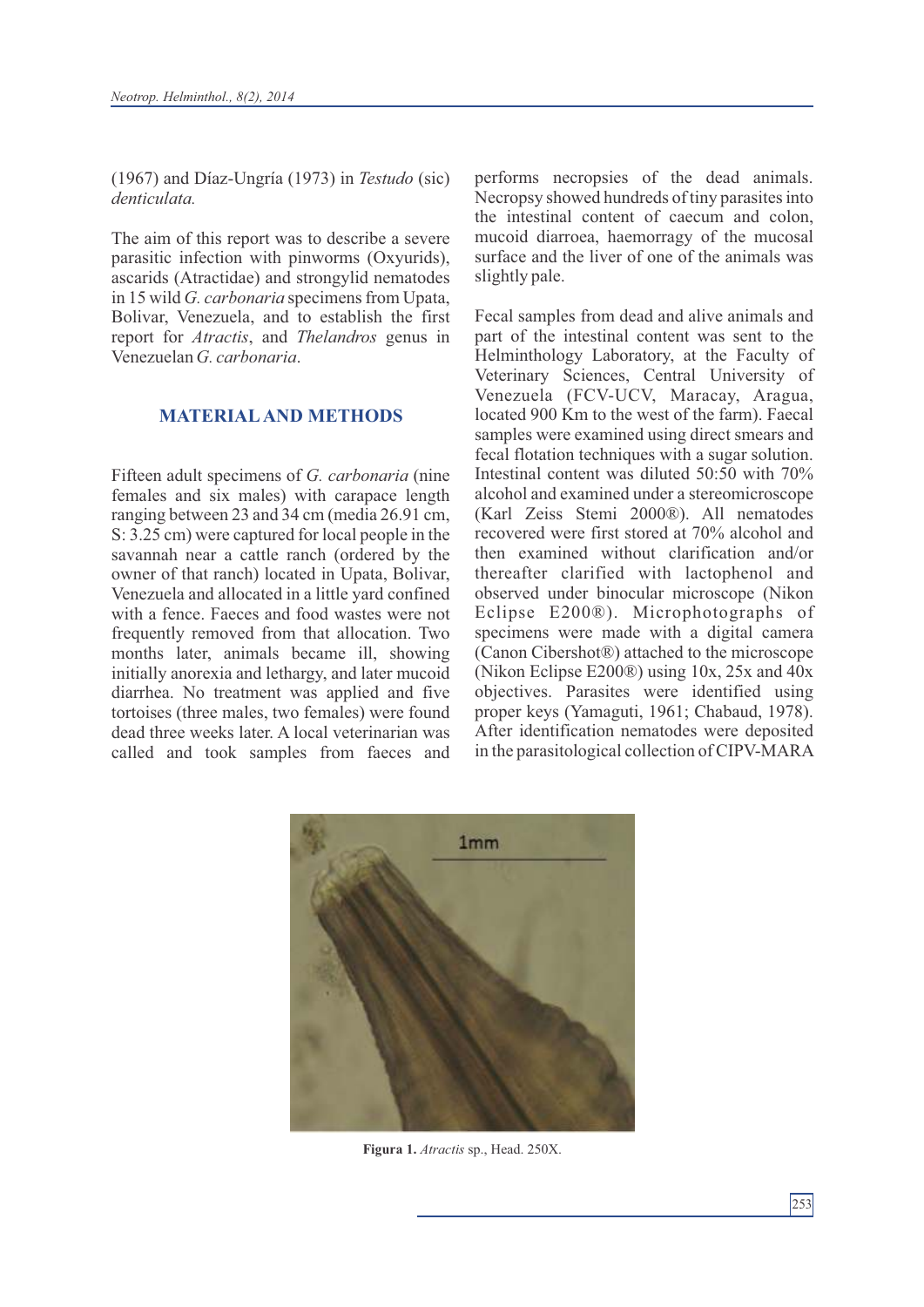

**Figura 2.** *Thelandros* sp. 125X. **Figura 3.** *Thelandros* sp. detail of Tail, 400X.

FCV-UCV under nº CIPVMARA-N8900100- 2013 (*Atractis*), and CIPVMARA-N9000101- 2013 (*Thelandros*), Sauricolinae specimen were too damaged to be conserved.

#### **RESULTS**

Two strongylid nematodes (only male) recovered from faecal samples were identified at subfamiliy level as Sauricolinae (Nematoda: Strongylidae). This identification was based on: the presence of cuticular striae widely spaced, slender spicules, and the host. Nevertheless, specimens were in bad condition and it was not possible to stablish neither genus nor species.

Another group of nematodes were identified at genus level as *Atractis* (Order Ascaridida, Superfamily Cosmocercoidea) and presenting the following characteristic features: esophagus

composed of a cylindrical corpus, anteriorly differentiated distinct pharyngeal part, a subespherical or elongated isthmus and a valved bulb (Figure 1). Male with a coiled tail, constriction after anus. forming a large conical process without caudal alae. Female with vulva apart from anus, pointed tail. Ten Oxyurid nematodes were identified as genus *Thelandros*. This identification was based on: the presence of the genital cone as well as the quitinized structure V-shaped at the posterior end (Figures 2, 3).

While parasitological procedures were performed, animals were treated orally by the local veterinarian with a bovine formulation of albendazole (Valbazen®, 10 mg·Kg<sup>-1</sup> once a day for three days). All animals successfully recovered and start to feed after treatment, and diarrhea stopped. Hundreds of nematodes were expulsed after treatment.

254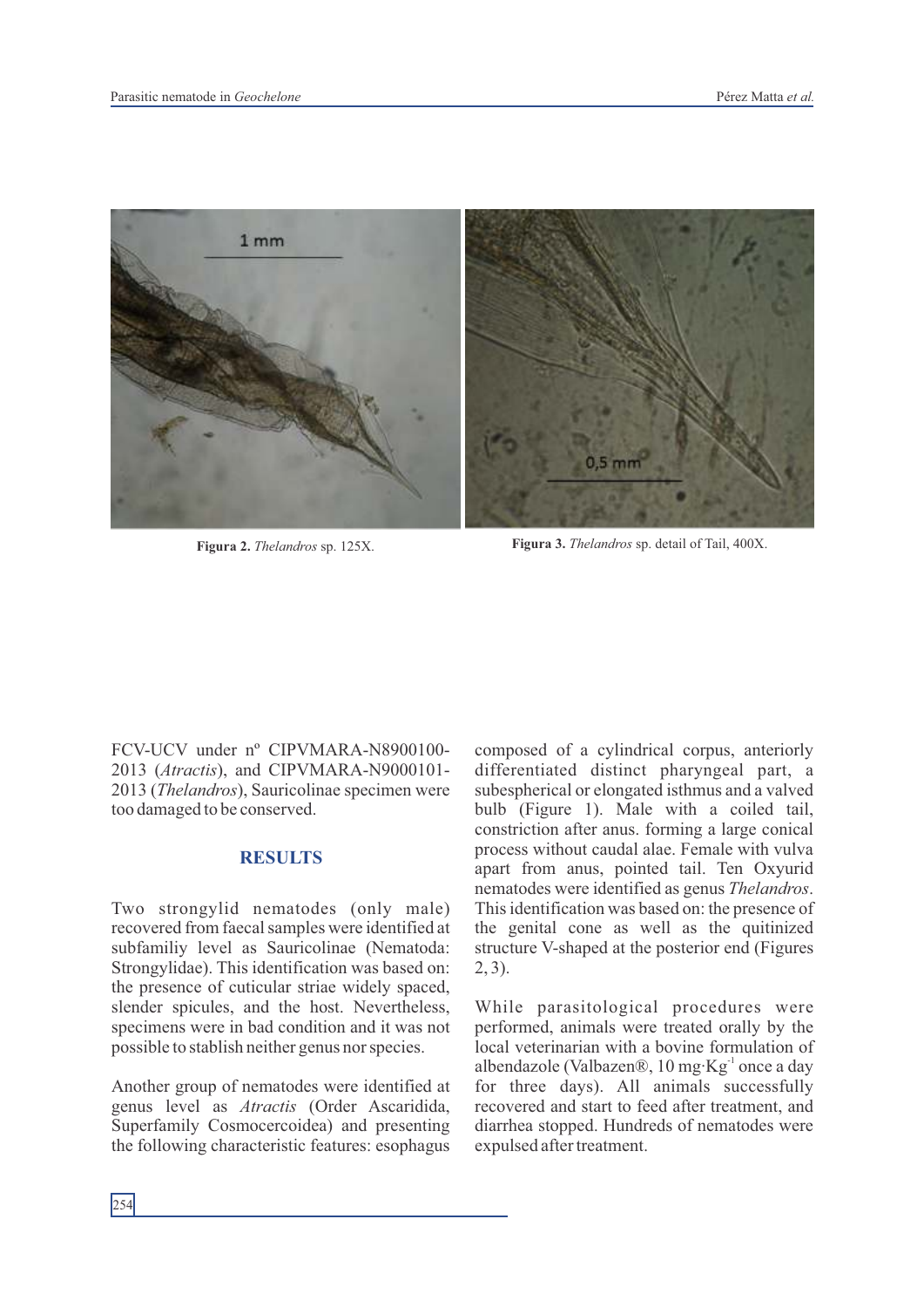#### **DISCUSSION**

Several species of oxyurid, and cosmocercoid nematodes (formerly included in Oxyurida) have been described from turtles, most of them described in *T. graeca* and other species of *Testudo* (Buckley, 1970; Johnson, 1973; Bursay & Flannagan, 2002; Traversa *et al*., 2005; Chávarry *et al*., 2012).There are two genus for oxyurid nematodes found in *Podocnemys* (a freshwater turtle genus) from Colombia (Gibbons *et al*., 1995). None of the nematodes we found in this report fulfill the characteristics of the description of nematodes formerly described in *G. denticulata* from Venezuela by Díaz-Ungría & Gallardo (1968) and Díaz-Ungría (1973). Unfortunately, the two strongylid nematodes that were recovered from faeces were not well preserved during transportation and therefore, it was impossible to establish the genus. Nevertheless, it is important to highlight that this is the first report of clinical illness in *G. carbonaria* due to oxyurid nematode infection and the first record of *Thelandros* and *Atractis* genera*,* infecting *G. carbonaria* in our country. The pathogenicity of these helminths in tortoises is unclear, and most of the authors suggest that animals might carry great amount of helminths without showing any clinical sign (Frye, 1973; Holt *et al*., 1979; Mader, 1996). In contrast, there is a report of mortality due to a heavy infection with *Atractis* sp nematodes (Rideout *et al*., 1987). We believe that although tortoises can carry a high burden of nematodes without displaying clinical signs when living in nature, the situation might change in captivity, and factors such as: changes in feeding habits, crowding effect, wrong allocation and stress of captivity; probably might exert an important impact on the composition and abundance of helminth fauna in tortoises, as have been discussed by other authors (Rideout *et al.,* 1987; Rataj *et al.,* 2011; Chávarry *et al.,* 2012).

Although no anthelmintic have been formulated for tortoises and studies on their efficacy or toxicity are limited (Claussen & Forstner, 1981; Teare & Bush, 1983; Giannetto *et al.*, 2007), and most reports of benzimidazole drugs used in reptiles refers mainly to Oxfendazole and Fenbendazole (Frye, 1973, Gianetto *et al*., 2007) and in a lesser extent, Albendazole as Valbazen® at the dosage of 50mg/kg PO, once (Mader, 1996), we reported herein a good efficacy for the bovine presentation of Albendazole at the lower dosage of 10mg/kg repeated for three days to treat this kind of multiple helminthic infection in tortoise. Because the use of ivermectin is not recommended in turtles (Teare & Bush, 1983), it is important to remark the successful treatment of the animals with Albendazole at this lower dose. Authors found several limitations on the development of this work. First of all, this is a clinical case produced 800 km away from university. Authors were not implied in capture and storage of animals. The Veterinarian (Otto Núñez, coauthor) who served as contact with parasitology laboratory did not know the conditions under which animals were captured. He worked in extreme conditions far away from any pharmacy or drugstore, and made the necropsies on the field under very rough conditions.

Treatment of the animals with albendazole did not represent an injury for the tortoise and was an emergency treatment which ends successfully. Regarding with the identification of nematodes we found, taxonomical keys for identification of tortoise oxyurids at species level were not available. So, we could only stablish the genera of specimens. Nevertheless is remarkable that before the present work there had not been in our country any report of these genera in Venezuelan tortoises exception made for those species previously mentioned by Díaz-Ungría & Gallardo (1968) and Díaz-Ungría (1973). So, even the establishment of genera is especially important for Venezuelan records. With all limitations this study represented a unique opportunity to study the helminth fauna of this endangered species of tortoise in Venezuela. As a final conclusions we can say that Venezuelan tortoise *G. carbonaria* can be naturally parasitized for *Thelandros*sp and *Atractis*sp, and Albendazole could be a good choise for treat this helminth infection on this host. Additional studies, including the use of molecular tools are needed to identify nematode founds at species level.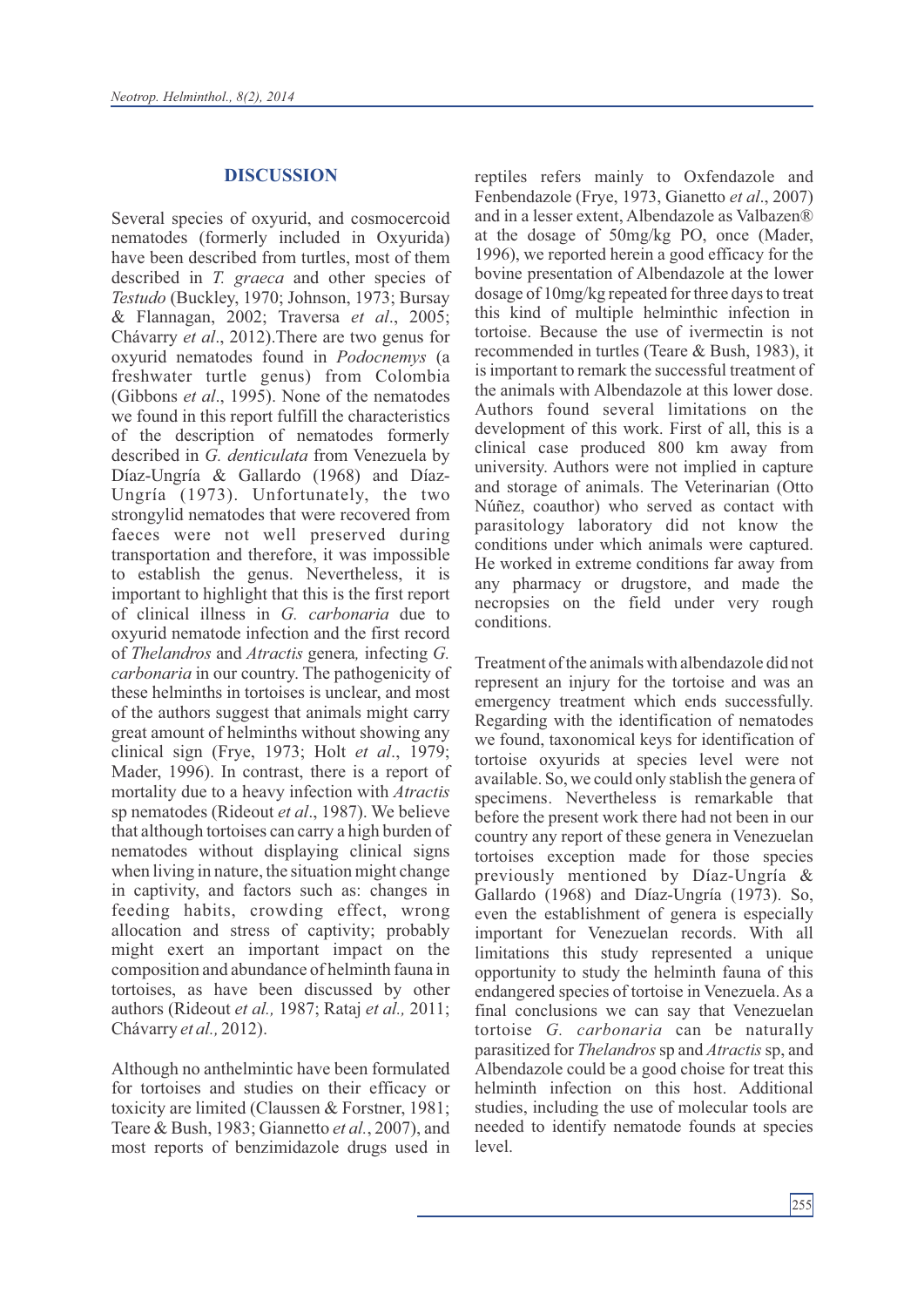#### **ACKNOWLEDGEMENTS**

Authors are fully grateful to Héctor Zerpa (Physiology Department, FCV-UCV), for revision of English manuscript and Gisela García (Histology Dept, FCV-UCV) for her gently aid with microphotographies. Conflict of interest: Authors declare we have no interest conflict for this paper.

### **REFERENCIAS BIBLIOGRÁFICAS**

- Buckley, J. 1970. *Two remarkable nematodes from a South American tortoise*. Transactions of Royal Society of Tropical Medicine and Hygiene, vol. 64, pp. 25.
- Bursay, C & Flannagan, J. 2002. Atractis marquezi *n.sp (Nematoda: Atractidae) and a revision of* Atractis *Dujardin, 1845, sensu Baker, 1987*. The Journal of Parasitology, vol. 88, pp. 320-324.
- Chávarri, M, Berriatua, E, Giménez, A, Gracia, E, Martínez-Carrasco, C, Ortiz, J & De Ybáñez, R. 2012. *Differences in helmintth infections between captive and wild spurthighed tortoises* Testudo graeca *in southern Spain: a potencial risk of reintroduccion of this species*. Veterinary Parasitology, vol. 187, pp. 491-497.
- Claussen, J & Forstner, M. 1981. *Helminths of tortoises and deworming trials with*  $drugs$ . Berl Munch Tierarztl Wochenscher, vol. 94, pp. 411-414.
- Chabaud, AC. 1978 *Identification of Genera of the superfamilies Cosmocercoidea, S e u r a t o i d e a , H e t e r a k o i d e a y Subuluroidea*. Anderson, R, Chabaud, A & Willmott, S. (Ed.) 1978. CIH keys to the nematodes of vertebrates, (nº6). CAB Int., Royal Bucks, England. 37p.
- Díaz-Ungria, C & Gallardo, MF. 1968. *Nematodes de reptiles Venezolanos, con descripción de varias especies nuevas*. Boletín de la Sociedad Venezolana de Ciencias Naturales, vol. 27, pp. 550-570.
- Díaz-Ungría, C. 1973. *Helmintos endoparásitos de Venezuela*. Ed. Centro Experimental de

Estudios Superiores, Escuela de Ciencias Veterinarias, 126 p.

- Fernández, M. 1991. *Apuntes y observaciones sobre morrocoy e s v ene zolanos*. Manuscrito no publicado consultado en zoológico de Caricuao, Caracas, Distrito capital, Venezuela.
- Frye, F. 1973. *Husbandry, Medicine and Surgery of captive reptiles*. V M Publish., USA. 298 p.
- Catálogo de la Biodiversidad colombiana (CBC). 2007*. Geochelone carbonaria* Spix, 1824. In: http://www.siac.net.co/sib/catalogoespec ies/especie.do?idBuscar=457&method=d isplayAAT Chamorro-Rengifo, J & Cubillos-Rodríguez, PA. Sistema de Información sobre Biodiversidad de Colombia SiB F. Actualizaci $i_{\lambda}$  /2n: 25062007. Consulta: enero 2013.
- Giannetto, S, Brianti, E, Poglayen, G, Sorgi, C, Capelli, G, Pennisi, M & Coci, G. 2007. *Efficacy of oxfendazole and fenbendazole against tortoise (*Testudo hermanni*).* Parasitology Research, vol. 100, pp. 1069-1073.
- Gibbons, L, Khalil, L & MarinKelle, C. 1995. *A new nematode genus* Podocnematractis *for* Atractis ortleppi *Thapar, 1925. (Cosmocercoidea: Atractidae) and the description of another new species,* P. colombiaensis *from turtles* Podocnemis *s p p . i n Co l omb i a* . Sy st ema ti c Parasitology, vol. 30, pp.47-56.
- Holt, P, Cooper, J & Needham, R. 1979. *Disease s of tortoises: a survey of seventy cases.* J Small Anim Pract, vol. 20, pp. 269-86.
- Johnson, S. 1973. *Some oxyurid nematodes of the genera* Mehdiella *and* Thaparia *from the tortoise* Testudo hermanni*.* Folia Parasitologica (Praha), vol.20, pp.141- 148.
- Mader, D. 1996. *Reptile Medicine / Surgery*. W.B. Saunders Co., Phil, USA, 512 p.
- Messonier, S. 1996. *Common reptile diseases and treatment*. Blackwell Science Ed. USA. 178 p.
- Pritchard, R & Trebbau, P. 1985. Geochelone *(*Chelonoidis*)* carbonaria*.* In*: Turtles of Venezuela*. Ohio Society for the Study of